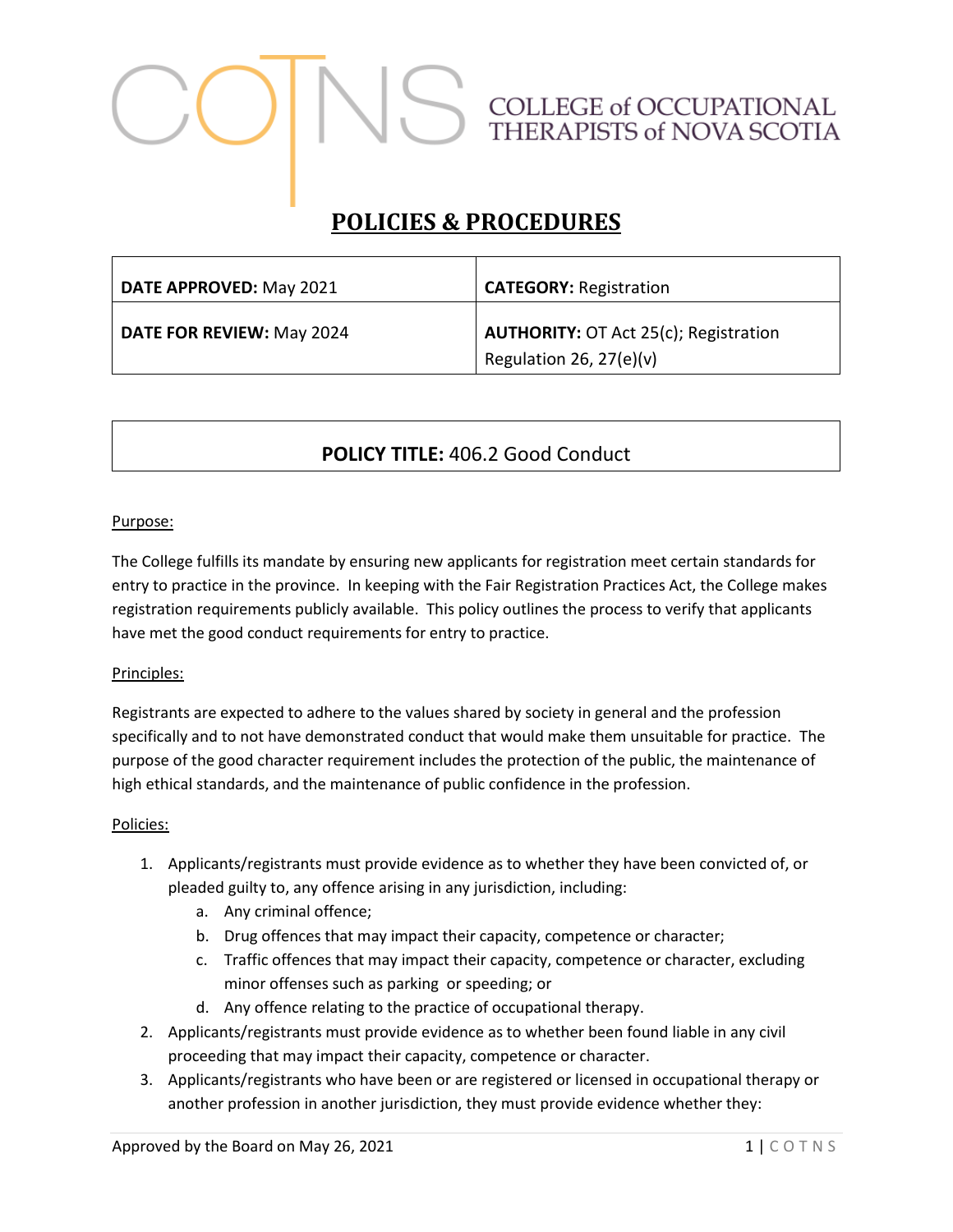- a. Have a finding of professional misconduct, incompetence, incapacity, or other finding; or
- b. Are the subject of any current misconduct, incompetence, or incapacity proceeding or a similar proceeding.
- 4. Applicants/registrants must notify the College if they have a pending court date or are under criminal investigation; the nature of the offence does not need to be disclosed
- 5. Applicants/registrants must demonstrate that nothing in their previous conduct affords reasonable ground for the belief that they will not practice occupational therapy safely

# *Demonstration of Good Conduct*

- 1. Applicants/registrants may demonstrate good conduct by signing a declaration on their application that they are not currently the subject of a criminal investigation, have a pending court date, or have been convicted of a crime or offence;
- 2. Applicants must provide a valid Vulnerable Sector Check (3 months validity), on application for registration.
- 3. Applicants/registrants who have worked in other jurisdictions as a regulated health professional must arrange to have a regulatory history form sent directly to the College from every jurisdiction they have practiced in for past 10 years
- 4. At renewal, registrants must make a declaration that they are not currently the subject of a criminal investigation, have a pending court date, or have been convicted of a crime or offence
- 5. At renewal, registrants will be asked to provide a valid Vulnerable Sector Check (3 months validity) every five (5) years. The College will notify registrants when an updated vulnerable sector check is required, no less than 6 months prior.
- 6. At renewal, registrants who have worked in other jurisdictions as a regulated health professional must make a declaration that they have not had a finding or are facing a proceeding of professional misconduct, incompetence, incapacity, or other finding

# *Where Previous Misconduct is Suspected*

Any applicant/registrant whose previous conduct affords reasonable grounds for the belief that he or she will not practice occupational therapy safely and ethically may be referred to the Credentials Committee for a conduct review. The applicant will be asked to submit a written explanation to the Committee for their consideration.

Applicants/registrants may meet the good conduct requirement by providing sufficient evidence to the College that the previous conduct will not prevent them from practising occupational therapy safely and ethically. Specifically, applicants/registrants may be required to:

- 1. Respond in writing to any allegations of poor conduct and provide evidence that they are able to practise occupational therapy safely and ethically;
- 2. Sign a self-declaration that indicates that they will practice occupational therapy safely and ethically and, if applicable: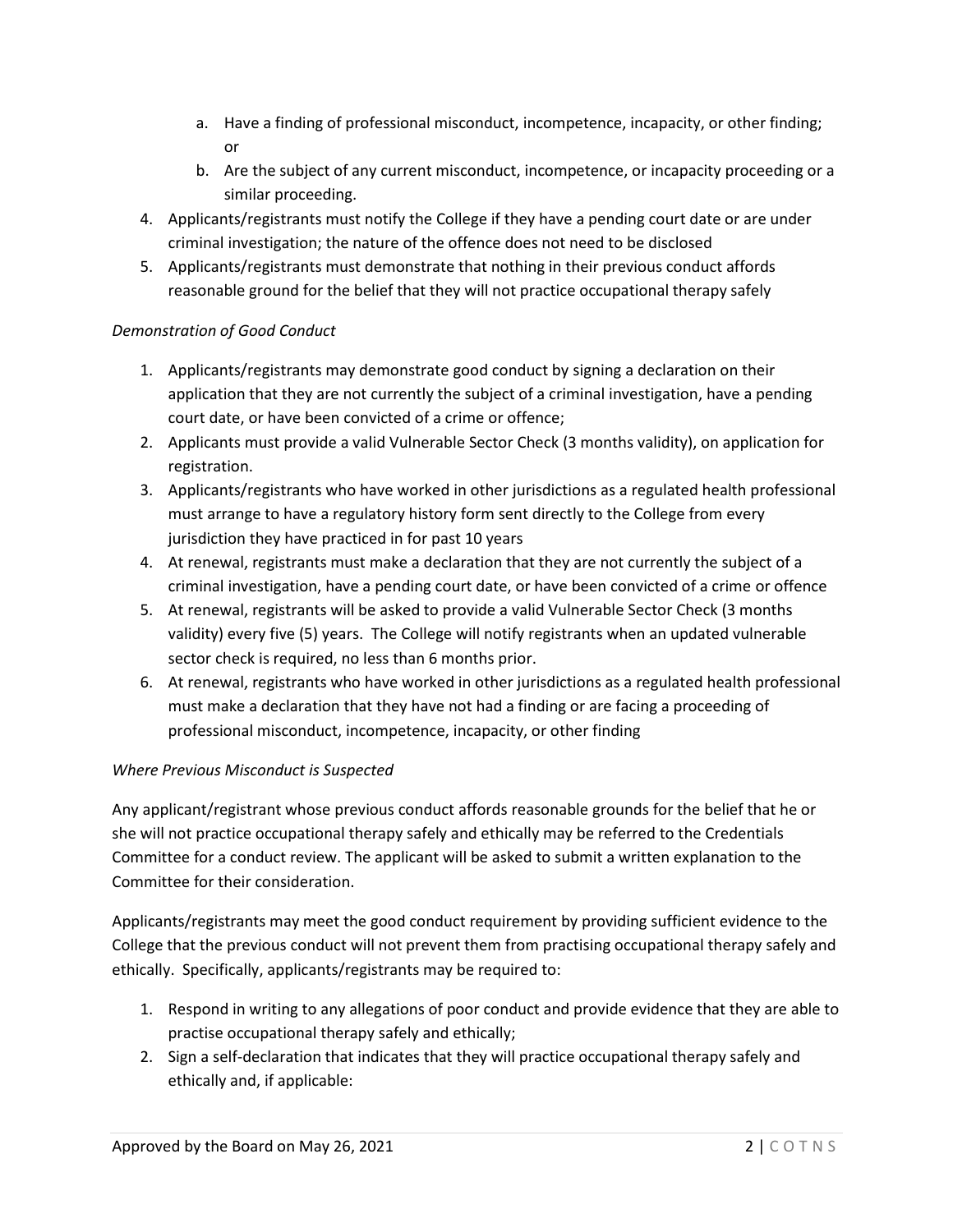- a. Indicate on the self-declaration any offences of which he or she has been found guilty, findings of professional misconduct, incompetence or incapacity;
- b. Provide police or other records relevant to the information on the self-declaration for consideration by the Credentials Committee; and
- c. Have the Committee determine whether or not they afford reasonable grounds for the belief that the applicant will not practice occupational therapy safely and ethically.
- 3. Enter into an Undertaking with the College, the terms of which may include such things as:
	- a. Requiring the applicant/registrant to submit a letter of explanation and apology to the College for the conduct;
	- b. Requiring the applicant to successfully complete additional training specified by the **Committee**

# *Committee Review*

In making its decision, the Committee will consider any relevant factors, including such factors as:

- The strength of the evidence that the individual engaged in the conduct;
- Whether the individual made an error in judgment;
- Whether there were mitigating circumstances;
- The nature, duration, and frequency of the conduct, including such things as the degree of dishonesty or breach of trust, the motivation of the individual, whether the conduct was isolated or repeated, any concealment of the conduct, etc.;
- The attitude or remorse expressed by the individual regarding the conduct;
- Any consequences already suffered by the individual for the conduct;
- Any potential risk to the public posed by the conduct;
- Any undertaking with the College agreed to by the individual;
- Rehabilitative efforts taken and the success of such efforts;
- The applicant's conduct since the proven misconduct;
- External verification of remorse.

#### Outcome:

After considering the evidence, the Committee may:

- 1. Determine that the evidence provided does not render the applicant/registrant unsuitable to practise, and therefore deem that the applicant has met the good conduct requirement; or
- 2. Determine that, given the evidence provided, the applicant should be granted registration if terms, conditions, or limitations are imposed on their registration to protect public safety; or
- 3. Determine that, given the evidence provided, the registrant should have terms, conditions, or limitations imposed on their registration to protect public safety; or
- 4. Determine that, given the evidence provided, the applicant should be granted registration if the applicant successfully completes additional training specified by the Committee; or